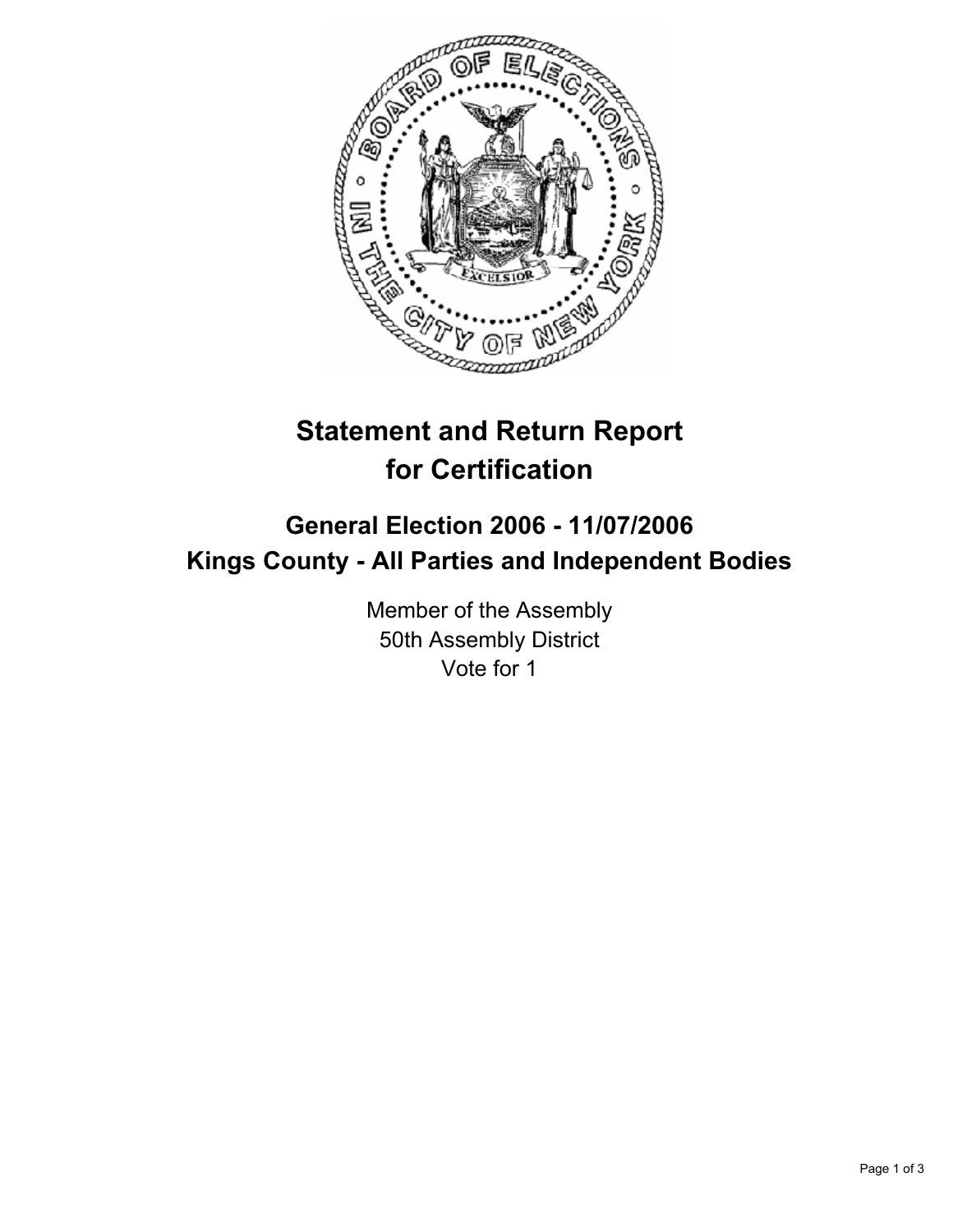

## **Assembly District 50**

| 14,709 |
|--------|
| 317    |
| 247    |
| 596    |
| 15,928 |
| 1,127  |
| 11,148 |
| 199    |
| 12,474 |
| 3.454  |
|        |